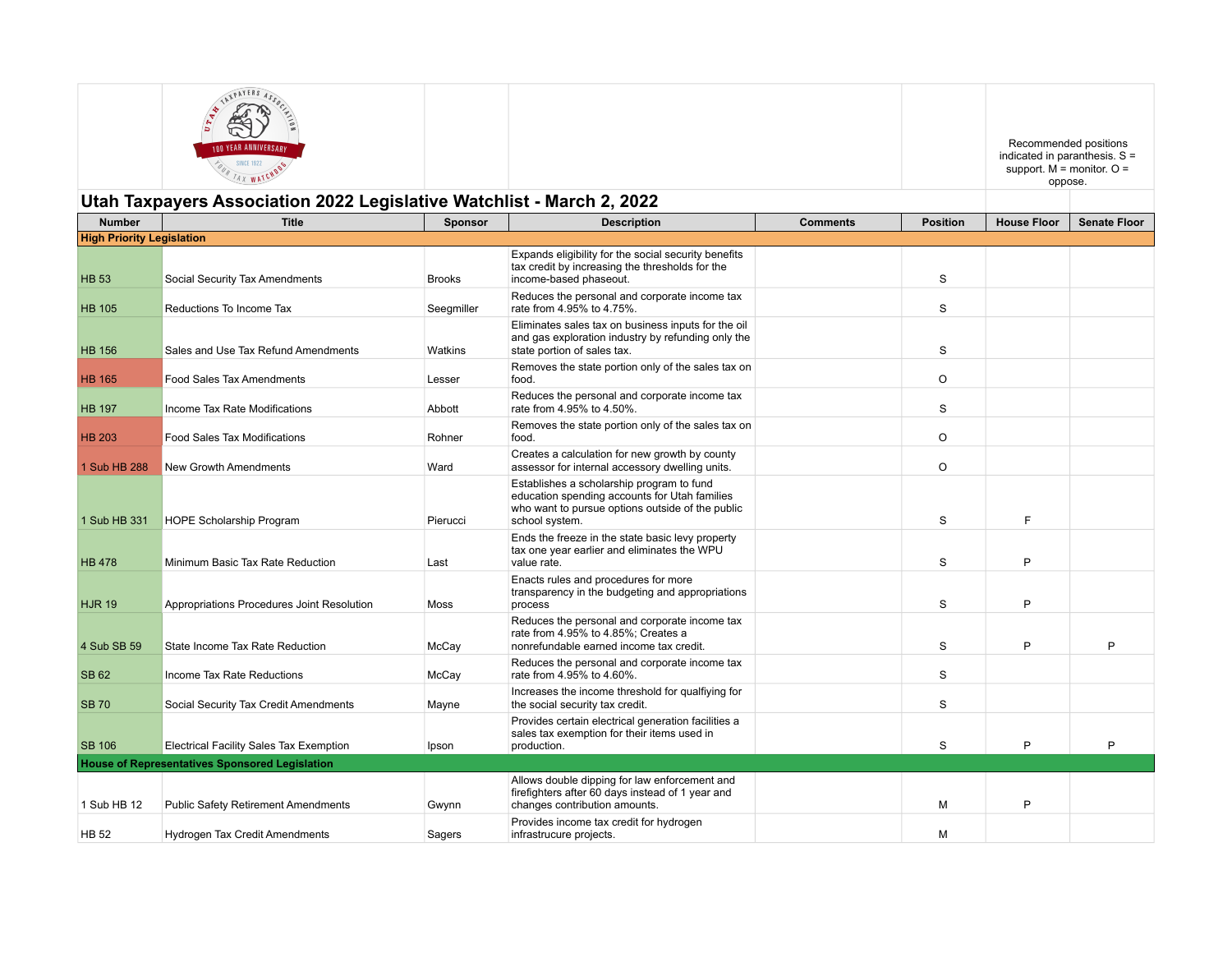|               | ATINTERS ASSOCI<br><b>OO YEAR ANNIVERSAR</b><br><b>SINCE 1922</b><br>FOUR TAX WATCHOOS |                |                                                                                                                                                                                           |             | Recommended positions<br>indicated in paranthesis. $S =$<br>support. $M =$ monitor. $O =$<br>oppose. |   |
|---------------|----------------------------------------------------------------------------------------|----------------|-------------------------------------------------------------------------------------------------------------------------------------------------------------------------------------------|-------------|------------------------------------------------------------------------------------------------------|---|
| <b>HB 54</b>  | Enterprise Zone Tax Credits                                                            | Sagers         | Authorizes enterprise zone income tax credits for<br>hydrogen fuel.                                                                                                                       | м           |                                                                                                      |   |
| <b>HB 61</b>  | <b>Postretirment Reemployment Amendments</b>                                           | Birkeland      | Allows double dipping for law enforcement and<br>teachers with a compensation limit.                                                                                                      | $\circ$     |                                                                                                      |   |
| <b>HB 125</b> | <b>State Transient Room Tax Amendments</b>                                             | Albrecht       | Eliminates the scheduled repeal of the State<br>Transient Room Tax Act, and several other<br>related programs and grants.                                                                 | M           | P                                                                                                    |   |
| <b>HB 128</b> | <b>Education Impact Fee Amendments</b>                                                 | Kohler         | Allows school districts to impose impact fees.                                                                                                                                            | $\Omega$    |                                                                                                      |   |
| 2 Sub HB 151  | Retail Facility Incentive Payments Amendments                                          | Schultz        | Prohibits public entities from giving away tax<br>incentives for retail facilities.                                                                                                       | S           | P                                                                                                    |   |
| <b>HB 170</b> | <b>Student Resource Officer Funding</b>                                                | Winder         | Authorizes a local school board to levy a tax to<br>fund school resource officers.                                                                                                        | O           |                                                                                                      |   |
| 2 Sub HB 186  | Vehicle Registration Fee Amendments                                                    | Ward           | Increases registration fees on electric vehicles<br>and hybrids over the next decade, but would<br>decrease cost per mile of the road usage charge<br>program.                            | $\mathbf S$ | P                                                                                                    | P |
| 2 Sub HB 191  | Revenue Bond and Capital Facilities Amendments                                         | Sagers         | Increases the amount of bonding capacity for<br>higher education facilities.                                                                                                              | $\circ$     | P                                                                                                    |   |
| <b>HB 199</b> | Tangible Personal Proerty Tax Amendments                                               | Spendlove      | Allows taxpayers that are exempt from the<br>personal property tax to file only once to retain the<br>exemption, rather than five years.                                                  | $\mathbf S$ | P                                                                                                    | P |
| 1 Sub HB 211  | <b>School Fees Amendments</b>                                                          | Robertson      | Eliminates certain school fees for curricular<br>activities, does not change fees for extra-<br>curricular activities.                                                                    | S           | P                                                                                                    |   |
| <b>HB 221</b> | Tax Credit for Alternative Fuel Vehicles                                               | Harrison       | Enacts an income tax credit for the purchase or<br>lease of an alternative fuel vehicle.                                                                                                  | O           |                                                                                                      |   |
| 1 Sub HB 232  | Utah Lake Authority                                                                    | <b>Brammer</b> | Creates the Utah Lake Authority, establishes<br>procedures and taxing authority and ability to levy<br>a fee.                                                                             | М           |                                                                                                      | P |
| 2 Sub HB 237  | <b>Local District Modifications</b>                                                    | Robertson      | Clarifies the process in which a special service<br>district proivdes its tentative and final budget to<br>the public.                                                                    | S           | P                                                                                                    | P |
| 2 Sub HB 239  | Governmental Entity Budget Transparency                                                | Abbott         | Requires additional transparency and<br>comparisons to prior year when adopting a<br>tentative budget.                                                                                    | S           | F                                                                                                    |   |
| <b>HB 262</b> | <b>Incentives Amendments</b>                                                           | Christofferson | Modifies or removes several income tax<br>exemptions.                                                                                                                                     | $\circ$     |                                                                                                      |   |
| 2 Sub HB 268  | Sales and Income Tax Amendments                                                        | <b>Brammer</b> | Enacts a sales tax exemption for certain guided<br>lessons. Establishes an ability to make a business<br>income election on income taxes.                                                 | S           | P                                                                                                    | P |
| <b>HB 272</b> | <b>Energy Storage Amendments</b>                                                       | Handy          | Extends the sales tax exemption for larger<br>electrical storage facilities.                                                                                                              | м           |                                                                                                      |   |
| <b>HB 300</b> | Car Sharing Amendments                                                                 | Spendlove      | Exempts motor vehicles shared through a car-<br>sharing business platform from short-term rental<br>taxes if the applicable sales tax was paid upon<br>the purchase of the motor vehicle. | S           | P                                                                                                    |   |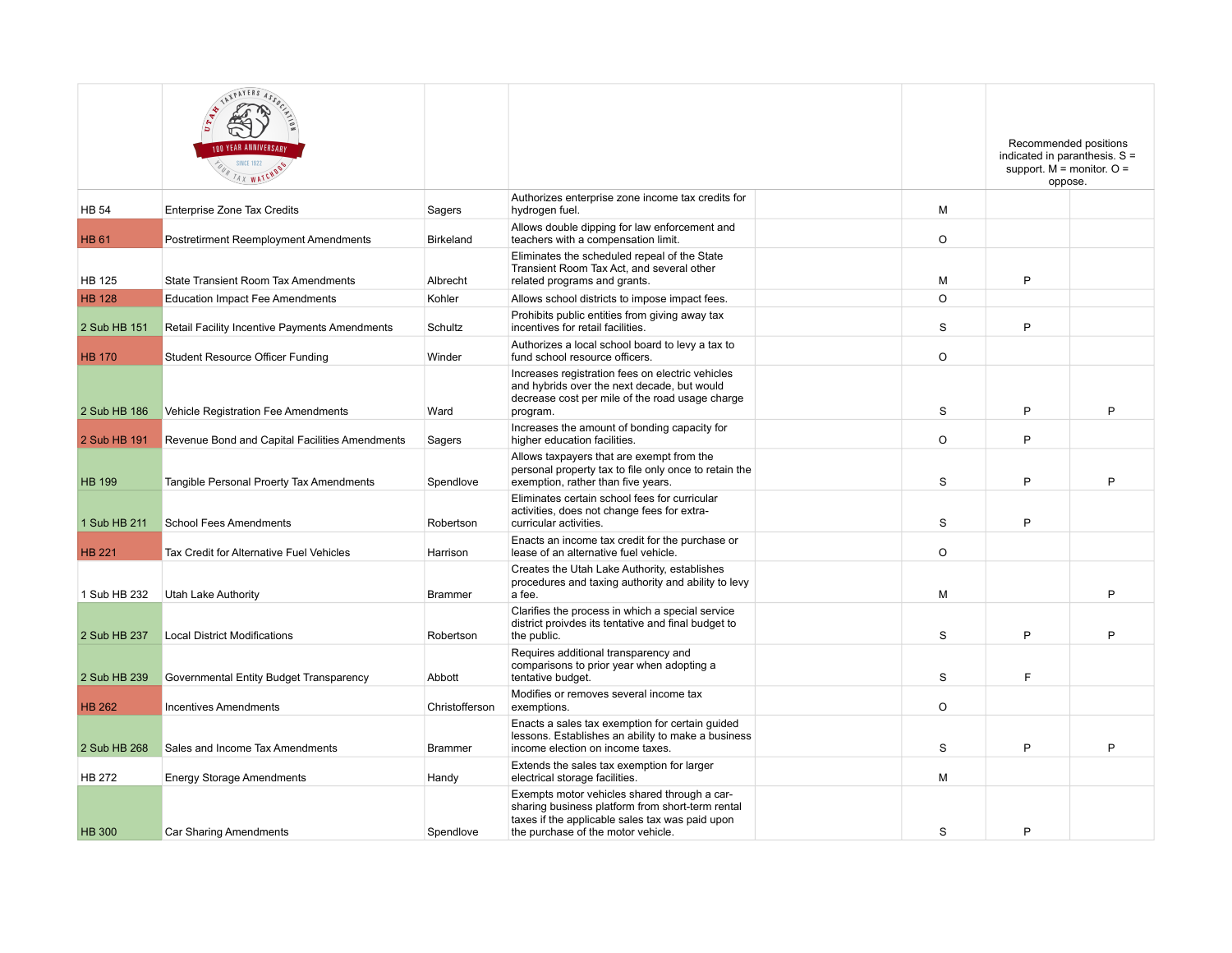|                                     | ATINTERS ASSOC<br><b>IND YEAR ANNIVERSARY</b><br><b>SINCE 1922</b><br>FOUR TAX WATCHOOD |                |                                                                                                                                                                                               |                                                               |         | Recommended positions<br>indicated in paranthesis. S =<br>support. $M =$ monitor. $O =$<br>oppose. |   |
|-------------------------------------|-----------------------------------------------------------------------------------------|----------------|-----------------------------------------------------------------------------------------------------------------------------------------------------------------------------------------------|---------------------------------------------------------------|---------|----------------------------------------------------------------------------------------------------|---|
| <b>HB 307</b>                       | Earned Income Tax Credit Amendments                                                     | Winder         | Enacts a nonrefundable state earned income tax<br>credit of up to 15% of the federal credit.                                                                                                  |                                                               | M       |                                                                                                    |   |
| 1 Sub HB 311                        | Alternative Fuel Heavy Equipment Tax Credit                                             | Ballard        | Provides a nonrefundable tax credit for the<br>purchase of near nonzero emissions standards.                                                                                                  |                                                               | M       |                                                                                                    |   |
| <b>HB 323</b>                       | <b>Transient Room Tax Amendments</b>                                                    | Last           | Allows counties that contain a national park to<br>expand the usage of the transient room tax.                                                                                                |                                                               | O       | P                                                                                                  |   |
| <b>HB 347</b>                       | Property Tax Exemption Amendments                                                       | Welton         | Extends the time for filing an exemption<br>application in the event of an emergency.                                                                                                         |                                                               | S       | P                                                                                                  |   |
| 1 Sub HB 348                        | <b>Educator Retirement Amendments</b>                                                   | Winder         | Allows a URS retiree to double dip if they retired<br>before Feb 1, 2022 and become a teacher.                                                                                                |                                                               | O       | P                                                                                                  |   |
| <b>HB 349</b>                       | <b>Recreation Activity Funding Amendments</b>                                           | Stenguist      | Creates a restricted account funded by a portion<br>of sales tax from sporting goods retailers that<br>would be spent on outdoor recreation activities.                                       |                                                               | $\circ$ |                                                                                                    |   |
| <b>HB 362</b>                       | <b>Taxing Entity Amendments</b>                                                         | Winder         | Authorizes a CRA to receive tax increment from a<br>tax entity that has not entered into an interlocal<br>agreement with the requesting entity.                                               |                                                               | $\circ$ |                                                                                                    |   |
| <b>HB 373</b>                       | <b>Convention and Tourism Business Assessment</b>                                       | Spendlove      | Allows 1st class counties to approve an area to<br>levy an assessment on hotels to provide funding<br>that benefits hotel and tourism activity.                                               |                                                               | M       | P                                                                                                  |   |
| <b>HB 401</b>                       | <b>Property Tax Relief Amendments</b>                                                   | Waldrip        | Increases the household income eligibility<br>amounts related to the homeowner's and renter's<br>credit.                                                                                      |                                                               | S       | P                                                                                                  |   |
| 1 Sub HB 409                        | Recreation Infrastructure Amendments                                                    | Snider         | Diverts some sales tax revenue into a newly<br>formed Outdoor Adventure Infrastructure<br><b>Restricted Account.</b>                                                                          |                                                               | M       | P                                                                                                  |   |
| <b>HB 438</b>                       | Point of the Mountain State Land Authority<br>Amendments                                | Snow           | Allows the Authority to imposes an energy sales<br>and use tax; requires the Authority to be paid a<br>portion of increased property tax revenue from<br>land transferred to a private owner. |                                                               | M       | P                                                                                                  |   |
| <b>HB 443</b>                       | <b>Inland Port Authority Amendments</b>                                                 | Schultz        | Modifies items related to the Inland Port Authority<br>including certain tax provisions                                                                                                       |                                                               | М       | P                                                                                                  |   |
| <b>HB 444</b>                       | Income Tax Revisions                                                                    | Spendlove      | Modifies tax obligations of pass-through entities<br>related to certain deductions.                                                                                                           |                                                               | S       | P                                                                                                  |   |
| <b>HB 460</b>                       | <b>State Employee Retirement Amendments</b>                                             | Wilcox         | Changes qualifications on state employees ability<br>to double dip.                                                                                                                           |                                                               | $\circ$ |                                                                                                    |   |
| <b>HB 464</b>                       | Utah Clean Energy Fund                                                                  | <b>Briscoe</b> | Establishes the Utah Clean Energy Fund and an<br>accompanying bureaucracy to promote and<br>finance clean energy initiatives.                                                                 |                                                               | $\circ$ |                                                                                                    |   |
| <b>HB 475</b>                       | Use of Public Education Stabilization Account One-<br>time Funding                      | Last           | Allows state one-time funding to be used for<br>qualified school districts' capital facilities.                                                                                               |                                                               | S       | P                                                                                                  |   |
| <b>Senate Sponsored Legislation</b> |                                                                                         |                |                                                                                                                                                                                               |                                                               |         |                                                                                                    |   |
| <b>SB12</b>                         | Property Tax Appeals Process Amendments                                                 | Millner        | A county assessor must provide its evidence of<br>valuation to the taxpayer prior to a valuation<br>appeal public hearing.                                                                    | Revenue and Taxation<br>Interim approved this<br>legislation. | S       | P                                                                                                  | P |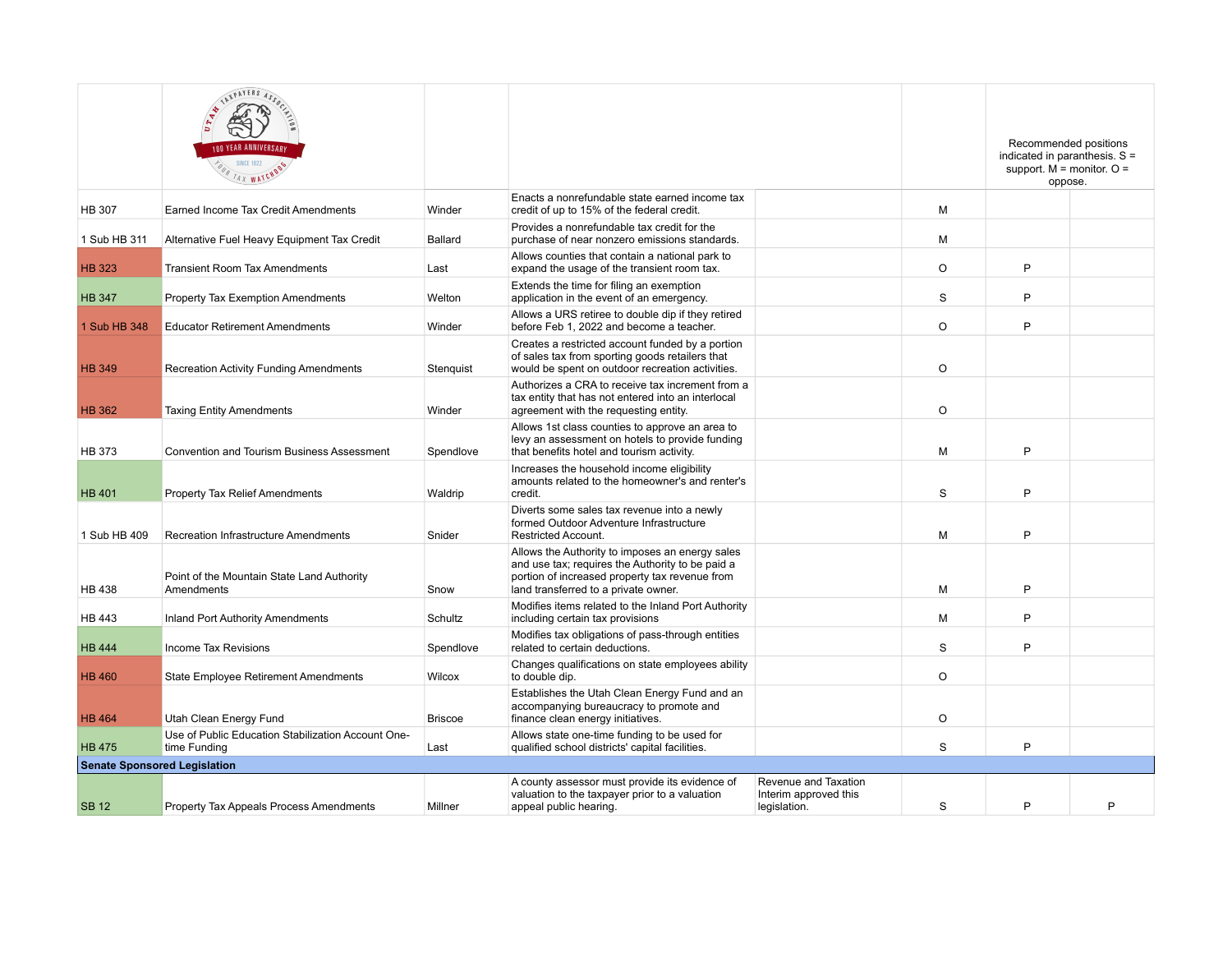|               | ET ALIENLES ASSOCI<br><b>SINCE 1922</b><br>FOUR TAX WATCHOOS |                |                                                                                                                                                                                           |                                                               |             |   | Recommended positions<br>indicated in paranthesis. $S =$<br>support. $M =$ monitor. $O =$<br>oppose. |
|---------------|--------------------------------------------------------------|----------------|-------------------------------------------------------------------------------------------------------------------------------------------------------------------------------------------|---------------------------------------------------------------|-------------|---|------------------------------------------------------------------------------------------------------|
| 3 Sub SB 20   | <b>Property Tax Amendments</b>                               | <b>Bramble</b> | Moves the valuation of telecommunciations<br>property away from the Tax Commission and<br>requires telecommunications companies to report<br>property to the Multicounty Appraisal Trust. |                                                               | S           |   | P                                                                                                    |
| 2 Sub SB 25   | <b>Property Tax Deferral Amendments</b>                      | Fillmore       | Provides low-income and low-asset elderly<br>homeowners ability to defer property taxes until<br>the property title changes.                                                              |                                                               | S           |   | P                                                                                                    |
| <b>SB 39</b>  | Mobile Workforce Income Tax Amendments                       | <b>Bramble</b> | Exempts certain nonresident workers, such as<br>entertainers, from filing Utah state income tax.                                                                                          | Revenue and Taxation<br>Interim approved this<br>legislation. | S           |   | P                                                                                                    |
| 1 Sub SB 48   | Income Tax Modifications                                     | McCay          | Limits claims to either the Social Security Tax<br>Credit or the Military Retirement Tax Credit, but<br>not both.                                                                         |                                                               | S           |   | P                                                                                                    |
| 1 Sub SB 61   | Delinquent Property Tax Collection Amendments                | Harper         | Prohibits entities from using an individual's state<br>income tax refund to pay late property taxes.                                                                                      |                                                               | S           | P | P                                                                                                    |
| <b>SB76</b>   | Targeted Business Income Tax Credit Amendments               | McCay          | Allows a business applicant may apply for this tax<br>credit in an enterprise zone.                                                                                                       |                                                               | М           |   | P                                                                                                    |
| <b>SB 90</b>  | <b>Tax Administration Amendments</b>                         | Harper         | Provides taxpayers the opportunity to defend<br>themselves in court against tax garnishments.                                                                                             |                                                               | S           |   | P                                                                                                    |
| 1 Sub SB 93   | <b>Business Tax Amendments</b>                               | Fillmore       | Eliminates the sales tax for certain consumable<br>business inputs and exempts certain tangible<br>personal property from tax.                                                            |                                                               | S           | P | P                                                                                                    |
| <b>SB 94</b>  | <b>Taxpayer Tax Credit Modifications</b>                     | Mayne          | Expands eligibility for the taxpayer tax credit by<br>including the taxpayer and, if applicable, a<br>spouse.                                                                             |                                                               | S           |   |                                                                                                      |
| <b>SB 135</b> | Income Tax Revenue Amendments                                | McCay          | Creates a restricted account for revenue<br>automatically provided to the state to a change in<br>federal tax policy.                                                                     |                                                               | S           |   |                                                                                                      |
| 2 Sub SB 140  | Housing and Transit Reinvestment Zone<br>Amendments          | Harper         | Requires all taxing entities to participate at the<br>same rate when contributing tax increment to a<br>housing and transit reinvestment zone.                                            |                                                               | $\circ$     |   | P                                                                                                    |
| 1 Sub SB 146  | Division of Oil, Gas, and Mining Amendments                  | Winterton      | Clarifies definitions of when an industry would be<br>subject to the severance tax.                                                                                                       |                                                               | S           | P | P                                                                                                    |
| 1 Sub SB 147  | <b>Utah Communications Authority Amendments</b>              | Harper         | Extends the sunset date for earmarked funding<br>for 911 emergency charge fees.                                                                                                           |                                                               | S           |   | P                                                                                                    |
| <b>SB 174</b> | Pollution Control Equipment Tax Amendments                   | <b>Vickers</b> | Creates a depreciation schedule for equipment<br>that is purchased due to federal or state<br>requirements.                                                                               |                                                               | S           |   | P                                                                                                    |
| <b>SB 187</b> | <b>Fossil Fuel Tax Amendments</b>                            | Kitchen        | Creates a carbon dioxide emissions tax;<br>eliminates the state portion of the sales tax on<br>food.                                                                                      |                                                               | $\circ$     |   |                                                                                                      |
| 1 Sub SB 188  | <b>Energy Efficiency Amendments</b>                          | Cullimore      | Creates a sales tax exemption for larger electrical<br>storage facilities.                                                                                                                |                                                               | M           |   |                                                                                                      |
| <b>SB 197</b> | <b>Public Education Funding Amendments</b>                   | Fillmore       | Calculates tax increment funding into the locally<br>generated revenue for school districts.                                                                                              |                                                               | $\mathbf S$ |   |                                                                                                      |
| 2 Sub SB 200  | Revisions to Property Tax                                    | Harper         | Clarifies on the property tax notice an increase to<br>the Statewide Basic Levy.                                                                                                          |                                                               | S           |   | P                                                                                                    |